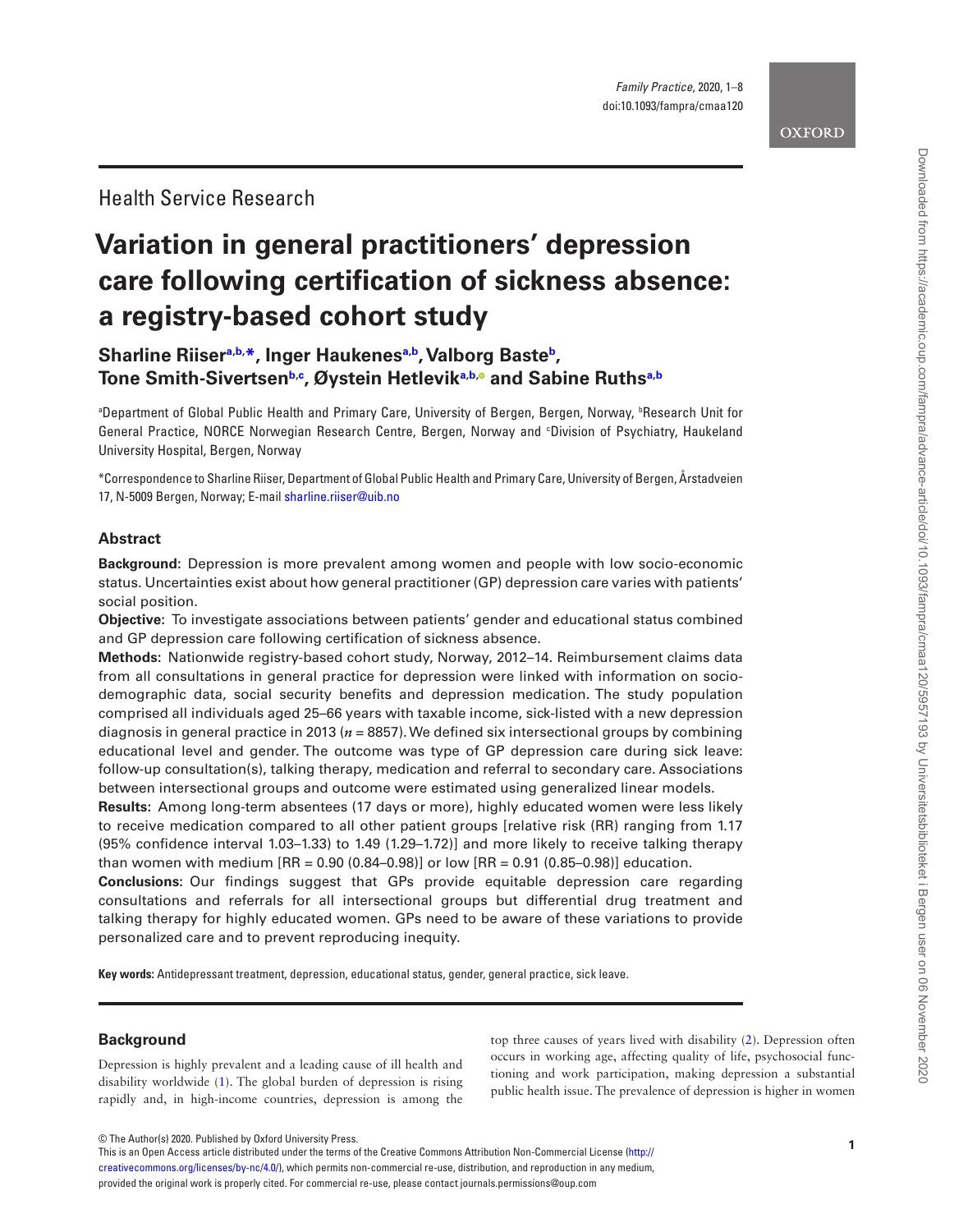#### **Key messages**

- Nearly half the study population returned to work within 2 weeks of sick leave.
- General practitioners provided talking therapy to twice as many patients as they gave drug therapy.
- Highly educated women were less likely to receive medication than other groups.

than in men  $(3,4)$  $(3,4)$  $(3,4)$  and in people with lower socio-economic status (SES) compared to those better off  $(5,6)$  $(5,6)$  $(5,6)$ .

In European countries, women have higher primary care consultation rates compared to men, especially in deprived areas [\(7\)](#page-6-6), and higher sick leave rates [\(8\)](#page-6-7). In Norway, general practitioners (GPs) are often the first health care professionals to whom patients with depression present and, thus, play a key role in diagnosing and managing depression. GP care usually consists of some sort of talking therapy and/or antidepressant medication, depending on severity and patient preferences ([9](#page-6-8)[,10](#page-6-9)). GP talking therapy ([11\)](#page-6-10) comprises various approaches from supportive talk [\(12](#page-6-11)) to counselling and structured psychotherapeutic methods, such as cognitive behavioural therapy ([13\)](#page-7-0). In complex cases, GPs can refer patients to secondary care (psychologist or psychiatrist) ([9](#page-6-8)). Nearly half the working population with a new depression diagnosis in Norwegian general practice was sick-listed ([14](#page-7-1)). Sick-listing requires an encounter where the doctor and the patient discuss work capacity considering the health condition, with no required prior trial of treatment. Intensified GP depression care can reduce sickness absence ([15\)](#page-7-2).

Studies suggest that patients' gender and SES influence GPs' treatment choice ([16](#page-7-3),[17\)](#page-7-4). A registry study in Sweden showed that depressed men had slightly higher odds of being prescribed antidepressant drugs and slightly lower odds of being sick-listed compared to women ([17\)](#page-7-4). However, to what extent gender and SES combined influence GP care for patients with a new depression diagnosis has been sparsely examined.

Intersectionality is a relatively new research concept [\(18](#page-7-5)) that is particularly useful for understanding the relation between social positions and health. A core aspect in intersectionality theory is that social positions, such as gender, age, education and ethnicity, always intersect and do not present as isolated entities. Thus, combining higher status positions and similarly lower status positions will generate population groups differing in their access to good health, well-being and sustainable working capacity [\(19](#page-7-6),[20](#page-7-7)). As depression is related to social positions, particularly female gender or lower SES, the combined effect of gender and SES may relate not only to prevalence of depression ([21](#page-7-8),[22\)](#page-7-9) but also to health care delivery. Educational level is a suitable proxy for SES because education takes account of the variation in occupational social class and largely the variation in income ([23\)](#page-7-10). While equitable health care is a core aim for the Norwegian regular GP scheme, we do not know to what extent GP depression care provides this. The aim of this study was to investigate associations between intersections of patients' gender and educational level, and GP depression care, in a working cohort following certification of sickness absence.

#### **Methods**

#### Design

We established a nationwide registry-based cohort with data from the 'Norwegian GP-DEP Study', which investigates integrated and equitable pathways of depression care in general practice. Our cohort comprised all individuals sick-listed with a new depression diagnosis in general practice in 2013. The cohort was examined regarding GP depression care during sick leave up to 12 months after the date of the first depression diagnosis (index date) in 2013.

#### Data sources

Information from national registries was linked at the individual level using the unique personal identity number (encrypted) assigned to all residents of Norway. 'The Control and reimbursement of health care claims' (KUHR) database stores data on all claims for fee-for-service from GPs. For each contact, the claims contain GP and patient identifier, date of contact, reimbursement code(s) for diagnostic and therapeutic measures and diagnoses according to the International Classification of Primary Care, 2nd version (ICPC-2). The 'Norwegian Prescription Database' (NorPD) contains information on prescription drugs dispensed to individual patients treated in ambulatory care ([24\)](#page-7-11). For each prescription, NorPD contains encrypted prescriber and patient identifiers, date of dispensing, generic drug information [Anatomical Therapeutic Chemical (ATC) code] and any reimbursement code. The 'Norwegian Patient Registry' (NPR) comprises information on patient contacts with secondary health care, with diagnoses according to the International Classification of Disease 10th version (ICD-10). The 'National Education Database' stores information about the highest level of completed education. The 'Norwegian Social Insurance Database' stores data on social security benefits: sickness absence, work allowance benefit and disability pension, start date and end date. The 'Population Registry' contains information regarding gender, year of birth, death and emigration.

#### Study population

The source population comprised all inhabitants of Norway born before 1 January 1996 (4 017 989 individuals). First, we identified all individuals with a depression diagnosis in general practice (ICPC-2 code P76 Depression in KUHR) in 2013 ( $n = 130$  552). Second, to establish a 'work-participating cohort sick-listed for a new depression diagnosis', we conducted: (i) washout of 76 037 individuals with a depression diagnosis in general practice (P76 in KUHR) or specialist care (ICD-10 codes F32, F33, F34 or F41.2 in NPR) and/or dispensed drug treatment for depression (NorPD) during the 12 months 'prior to index date', (ii) exclusion of 17 786 patients aged <25 or >66 years and those with taxable annual income below the limit for statutory sick pay (NOK 42 623 or EURO 5485 in 2013), (iii) exclusion of 27 872 patients already on sick leave, work assessment allowance, disability pension or retirement pension *at index date* and those who were not sick-listed (tariff code L1 in KUHR) 'at index date' or within the subsequent 14 days. The study population comprised 8857 individuals ([Fig. 1](#page-2-0)).

The population was divided into short-term absentees (absence 1–16 days paid for by the employer) and long-term absentees (17– 365 days paid for by the Social Insurance). Patients with a tariff code L1 in KUHR and no registration in the Social Insurance Database after 16 days were defined as short-term absentees. KUHR stores the start date of GPs' certification of sick leave but holds no information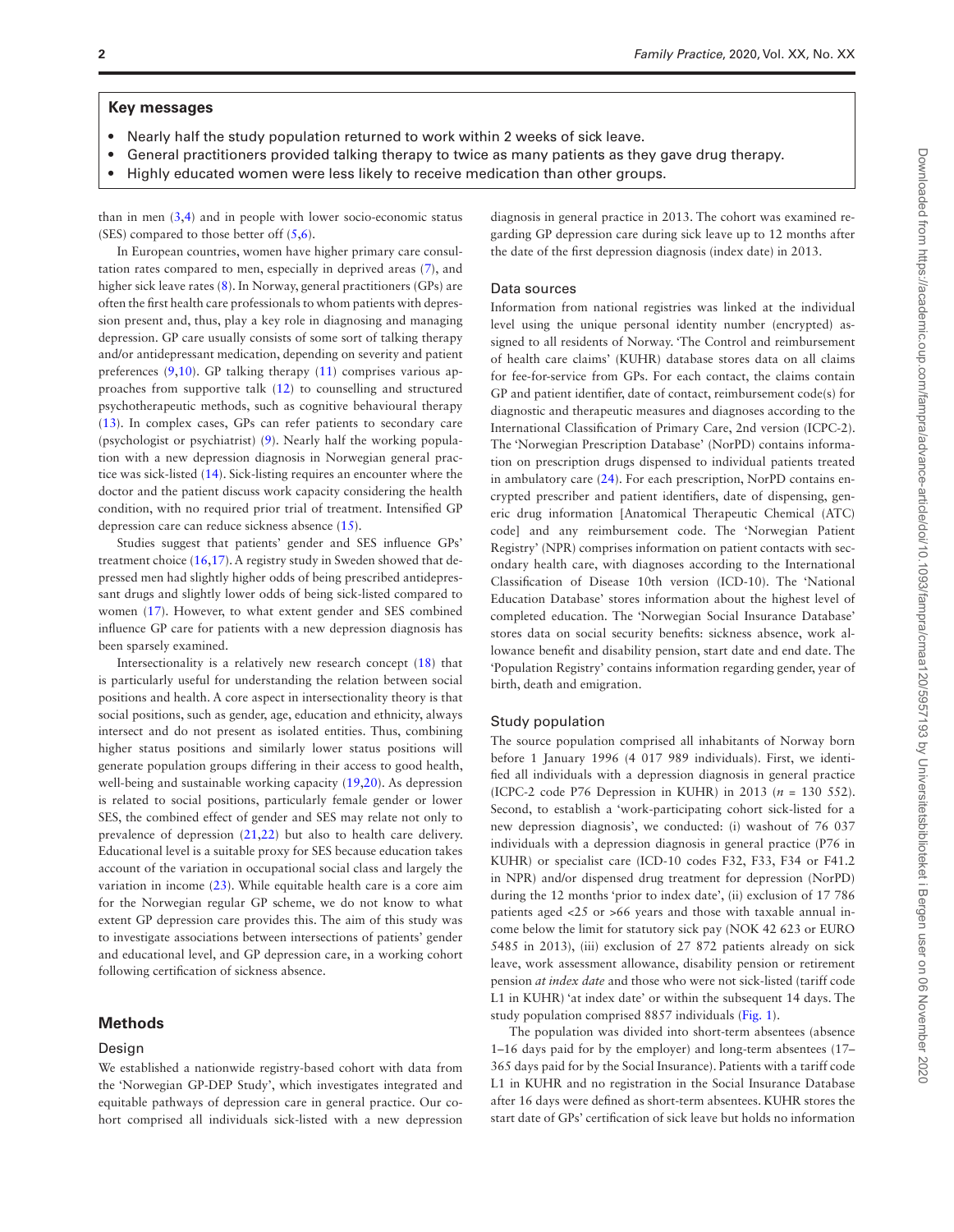

<span id="page-2-0"></span>Figure 1. Flow chart illustrating the definition of the study population; patients in Norway, aged 25-66, who were sick-listed with new depression diagnosis in 2013 (*n* = 8857).

of the number of days in a sickness absence episode. Patients with a start date and an end date in the Social Insurance Database were defined as long-term absentees. As long-term sick leave is compensated for by the Social Insurance, this database holds detailed information on start and end dates of sick leave (after the initial 16 days compensated for by the employer). Both short-term and long-term sickness absence was linked to a P76 diagnosis in KUHR. This study does not distinguish between full and graded sick leave.

#### **Exposure**

The National Education Database is based on the International Standard Classification of Education (ISCED 2011). We recoded 11 levels into three categories: low [primary school (Grades 1–7) and lower secondary school (Grades 8–10) or less], medium (11– 13 years, upper-secondary school) and high (>13 years, university and higher education). We defined six intersectional exposure groups by combining educational level and gender.

#### Outcome

From KUHR, we included information on GP depression care linked to the ICPC-2 code P76 Depression received during sick leave.

Outcome variables were binary (yes or no): one or more follow-up consultations after index date, talking therapy and referral to secondary care. From NorPD, we included all medications reimbursed by the Social Insurance for the treatment of depression (giving all patients equal access to this treatment) to provide a complete picture: antidepressants (ATC code N06A), selected antiepileptic drugs (N03A), selected antipsychotic drugs (N05A) and dispensed during sick leave (yes or no).

#### Covariates

We recoded patient age into four groups: 25–34, 35–44, 45–54 and 55–66 years.

#### Statistical analysis

Descriptive statistics were used to examine the distribution of demographic variables. Corresponding distributions were presented for the source cohort and the excluded populations. The distribution of patients being certified short-term or long-term sick leave or transferred to other social security benefits was presented for the six intersectional groups. For long-term absentees, number of days from index date to the end of sick listing was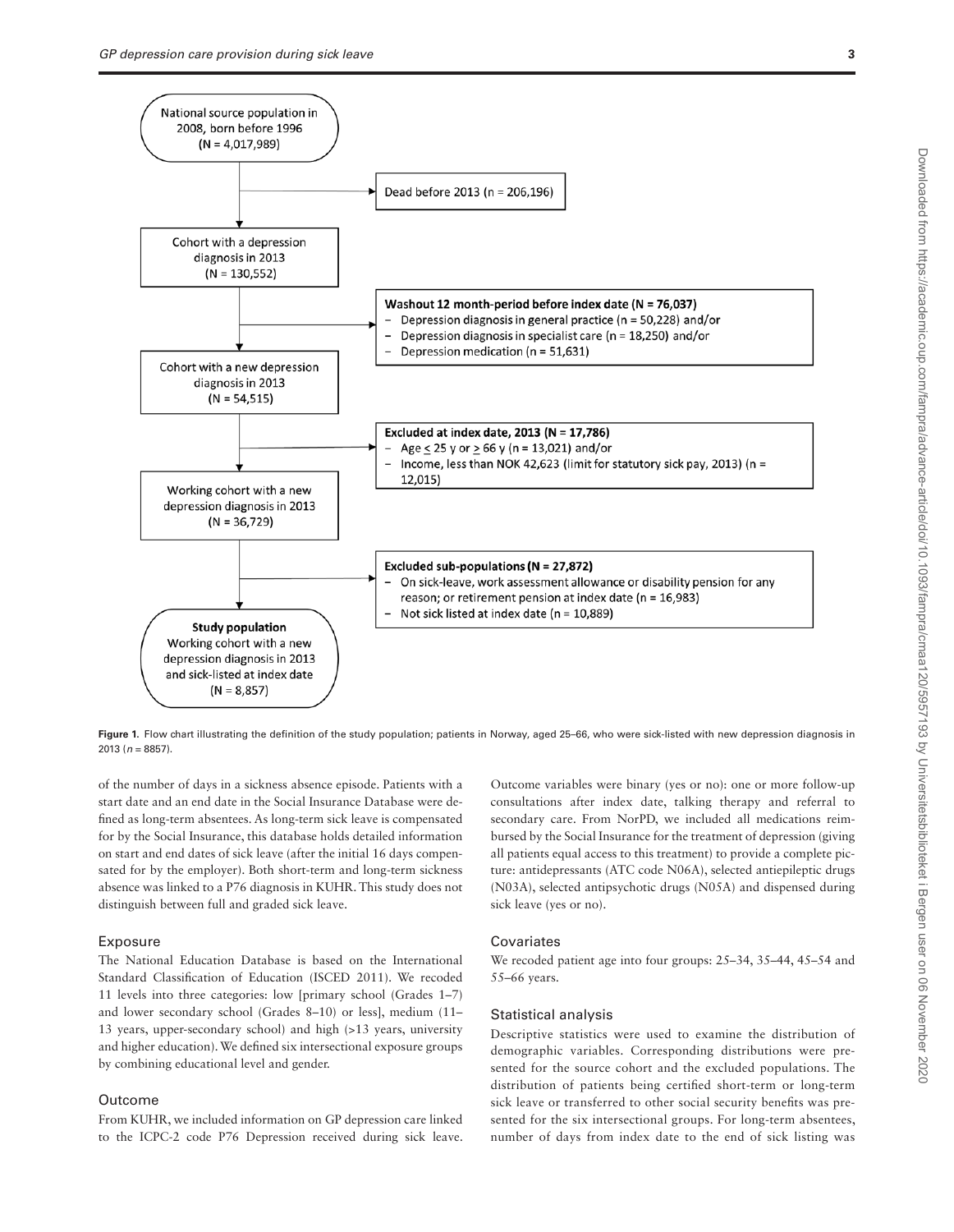calculated, and mean number of sick-listed days and 95% confidence intervals (CIs) were presented. Due to the lack of data on the length of short-term sick leave periods, we only calculated associations between exposure group and outcome (provision of various GP depression care measures) among the long-term sick-listed patients. Associations were estimated using log binomial regression in generalized linear models (GLMs). The results are presented as relative risk (RR) with 95% CIs using women with high education as reference. Crude estimates ([Supplementary](http://academic.oup.com/fampra/article-lookup/doi/10.1093/fampra/cmaa120#supplementary-data) [Table 1\)](http://academic.oup.com/fampra/article-lookup/doi/10.1093/fampra/cmaa120#supplementary-data) and estimates adjusted for age and number of sick-listed days were presented [\(Table 3\)](#page-5-0). Individuals were excluded if death  $(n = 6)$  or emigration  $(n = 4)$  occurred before the end of sick leave. End of sick listing was used as a proxy for return to work. For all statistical analyses, we used  $\alpha = 0.05$  as significant level. SPSS software version 25.0.0.2 was used (PASW Statistics for Windows, SPSS Inc., Chicago, IL).

#### **Results**

The study population comprised 8857 individuals in paid work and sick-listed with a new depression diagnosis, 60.1% women, and mean age 41.8 (standard deviation = 10.3) years. Educational attainment was high among 34.7% of the patients, medium among 42.7% and low among 22.6% ([Table 1](#page-4-0)). Women with high education constituted the largest group (25.5%). Distributions for source cohort and excluded populations are also provided in [Table 1](#page-4-0).

[Table 2](#page-5-1) shows that 3775 patients (44.0%) were short-term sick-listed (<16 days) and 4706 (54.8%) long-term sick-listed (17– 365 days), while 106 patients (1.2%) were transferred to other social security benefits. The distribution of short-term and long-term absentees, respectively, across intersectional groups had a quite similar pattern. The mean number of sickness absence days among long-term absentees was 132.

Among long-term absentees, 88.0% had follow-up consultation(s), 62.7% talking therapy, 31.5% medication and 19.7% referral. Highly educated women were less likely to receive medication compared to all other intersectional groups, adjusted RRs ranging from 1.17 (95% CI: 1.03–1.33) to 1.49 (1.29–1.72), and more likely to receive talking therapy compared to women with medium [RR = 0.90 (0.84–0.98)] or low [RR = 0.91 (0.85–0.98)] education ([Table 3](#page-5-0)).

#### **Discussion**

#### Main findings

In a nationwide cohort of sick-listed patients with depression, we examined the associations between six intersectional groups, defined by gender and education, and GP depression care during a sickness absence episode. The distribution of sickness absentees across intersectional groups showed that highly educated women made up the largest group and their male counterparts the smallest. Among long-term absentees, highly educated women were less likely to receive medication compared to all other intersectional groups, and more likely to receive talking therapy, compared to women with low and medium education. With respect to the length of sickness absence, nearly half the sick-listed patients returned to work within 2 weeks.

#### Strengths and limitations

The linkage of data from six registries at the individual level provides a rich source of information, eliminating recall bias. Reimbursement

claims data on drug treatment and sick leave certification are informative in health service research in primary care ([14,](#page-7-1)[25\)](#page-7-12). The study population was drawn from a work-participating cohort that probably comprised relatively more healthy workers than the population outside work. Thus, the workers who were sick-listed with a depression diagnose might have characteristics that differ slightly from those with depression outside work. Clear information regarding GP-diagnosed depression is another strength, defined as a GP consultation with the ICPC-2 code P76, after 1-year washout. However, the individual GPs determine the diagnosis and the KUHR database has no formal control on diagnostic categories. Differing coding behaviour may challenge the internal validity. However, potential misclassification would be non-differential and linked to the GP, not intersectional group.

We have no information on the severity of depression because ICPC-2 does not allow for severity grading. Severity probably influences GPs' choice of treatment and could serve as an explanatory variable. However, including only patients who were sick-listed due to depression could ensure a certain homogeneity in severity across the exposure groups. Another limitation is the lack of information about whether sick leave was complete or partial. Graded sick leave can be a good solution to maintain contact with the workplace depending on patient preferences and type of work. This may be unevenly distributed in the intersectional patient groups and explain some of the variation in GP care. The NorPD contains complete data on all prescription drugs 'dispensed'. Although we may have slightly underestimated 'prescribed' depression medication due to primary non-compliance, the use of drug dispensing data is recognized as an acceptable proxy for drug use in epidemiological studies ([26\)](#page-7-13).

The intersectional approach combining gender and education provides new insight into the effect of social position on health care delivery for depression. The study design does not allow for conclusions about causal relationship between the length of sick leave and GPs' provision of depression care.

#### Comparison with existing literature

Considering the distribution of patients with depression in the study cohort, the contrast between highly educated women and men is surprising. Our study reflects the prevalence of patients diagnosed with depression in general practice among working adults on sick leave. The relatively large share of highly educated women is probably due to several factors. First, women in Norway have a 10% higher share of completed higher education than men ([27\)](#page-7-14). Second, women in general have a higher prevalence of depression than men [\(3](#page-6-2)[,4\)](#page-6-3). Third, women and men have different health-seeking behaviour; that is, women consult their GP more often [\(7\)](#page-6-6) and, thereby, increase the likelihood of being diagnosed with depression. In sum, these factors probably influence the larger inflow of women with depression to the study cohort [\(8\)](#page-6-7).

We found that nearly half the study population returned to work within 2 weeks of sick leave, which is in line with governmental policy, urging GPs to limit the certification of sick leave in patients with mild mental disorders. Considering the length of sick leave as a proxy for severity, our findings may indicate that patients with low educational level have more severe depression. Another explanation may be that individuals with low educational level have less flexibility and autonomy regarding adjustments in the workplace that can facilitate partial work and less job strain. Two registry-based studies from Finland found a consistent socio-economic gradient in work disability due to depression [\(28](#page-7-15),[29\)](#page-7-16). Return to work was slower for employees with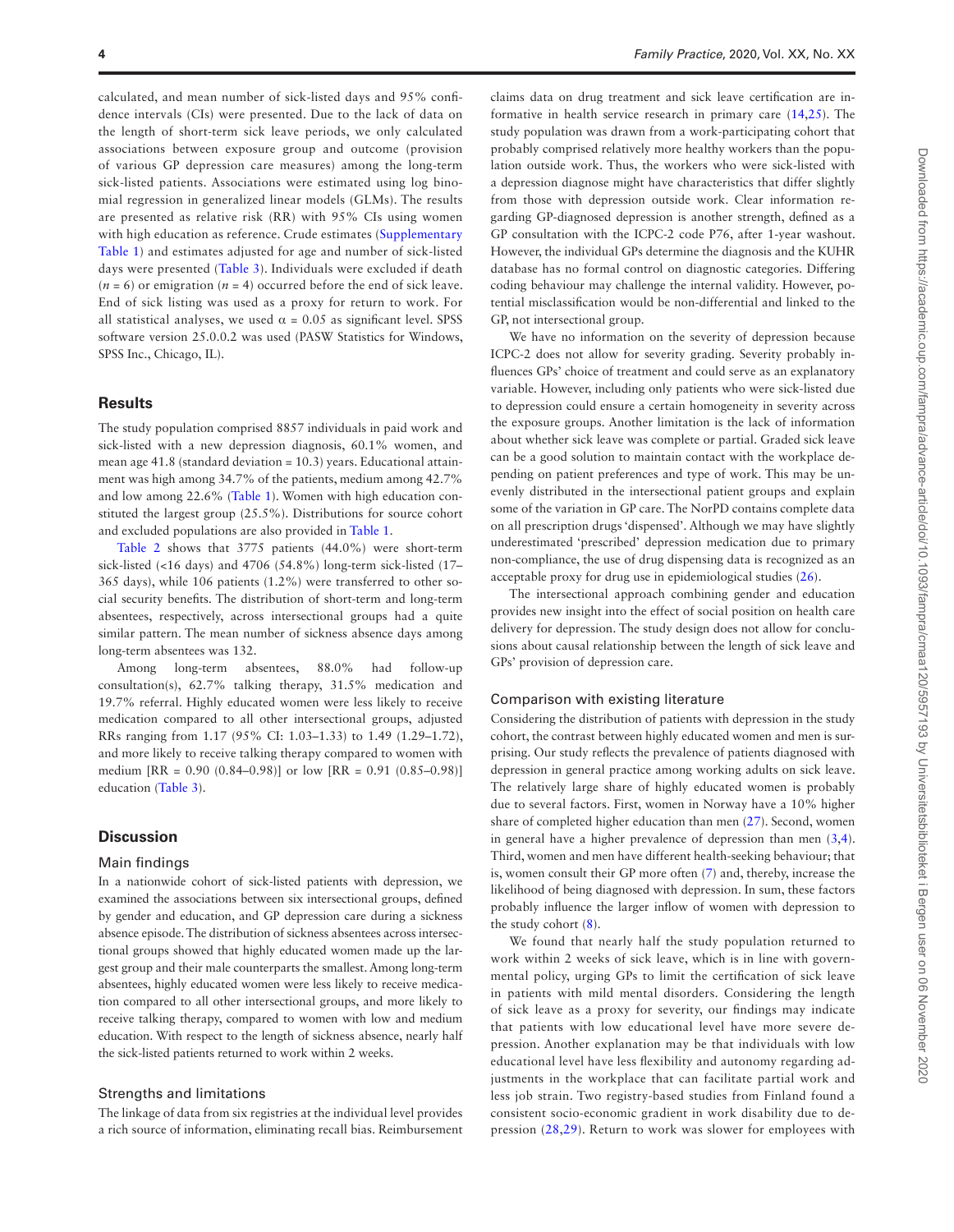|                        | Source cohort <sup>a</sup> |                      |                                                               |                                                |                                                                             |                  |                                 |                              |
|------------------------|----------------------------|----------------------|---------------------------------------------------------------|------------------------------------------------|-----------------------------------------------------------------------------|------------------|---------------------------------|------------------------------|
|                        |                            |                      |                                                               | Working cohort with a new depression diagnosis |                                                                             |                  |                                 |                              |
|                        |                            |                      | Excluded populations                                          |                                                |                                                                             |                  |                                 |                              |
|                        |                            |                      | On some social security<br>benefit <sup>b</sup> , $n = 16984$ |                                                | Not sick-listed for new<br>depression episode <sup>c</sup> ,<br>$n=10\;889$ |                  | Study population,<br>$n = 8857$ |                              |
|                        | $\boldsymbol{n}$           | $\%$                 | $\boldsymbol{n}$                                              | $\%$                                           | $\boldsymbol{\mu}$                                                          | $\%$             | $\boldsymbol{\mu}$              | $\%$                         |
| Gender                 |                            |                      |                                                               |                                                |                                                                             |                  |                                 |                              |
| Women                  | 1226 682                   | 49.0                 | 10695                                                         | 63.0                                           | 6302                                                                        | 57.9             | 5322                            | 60.1                         |
| Men                    | 1276 346                   | 51.0                 | 6289                                                          | 37.0                                           | 4587                                                                        | 42.1             | 3535                            | 39.9                         |
| Age group, years       |                            |                      |                                                               |                                                |                                                                             |                  |                                 |                              |
| $25 - 34$              | 559755                     | 22.4                 | 3817                                                          | 22.5<br>30.2<br>20.0<br>20.0                   | 3828                                                                        | 35.2             |                                 | 28.7<br>31.4<br>25.3<br>14.1 |
| $35 - 44$              | 656 060                    | 26.3<br>26.5<br>24.9 | 5126                                                          |                                                | 3138                                                                        | $28.8$<br>$22.4$ |                                 |                              |
| $45 - 54$              | 664 439                    |                      | 4644                                                          |                                                | 2437                                                                        |                  |                                 |                              |
| $55 - 66$              | 622754                     |                      | 3397                                                          |                                                | 1486                                                                        | 13.6             | 2542<br>2784<br>2282<br>1249    |                              |
| Educational level      |                            |                      |                                                               |                                                |                                                                             |                  |                                 |                              |
| High                   | 926816                     | 37.8                 | 4700                                                          | 28.1                                           | 4236                                                                        | 39.4             | 3038                            | 34.7                         |
| Medium                 | 1 037 795                  | 42.4                 | 6988                                                          | $41.8$<br>30.1                                 | 4184                                                                        | $38.9$<br>21.7   | 3727<br>1970<br>122             | $42.7$<br>$22.6$             |
| Low                    | 485 303                    | 19.8                 | 5036                                                          |                                                | 2332                                                                        |                  |                                 |                              |
| Missing                | 53 114                     |                      | 260                                                           |                                                | 137                                                                         |                  |                                 |                              |
| Intersectional group   |                            |                      |                                                               |                                                |                                                                             |                  |                                 |                              |
| Women/high education   | 519 399                    | 21.2                 | 3529                                                          |                                                | 2810                                                                        | 26.1             |                                 |                              |
| Men/high education     | 407417                     | 16.6                 | 1171                                                          |                                                | 1426                                                                        | 13.3             |                                 |                              |
| Women/medium education | 455 171                    | 18.6                 | 4140                                                          | $21.2$<br>$7.0$<br>$24.8$<br>$17.0$            | 2219                                                                        | 20.6             | 2221<br>817<br>2052             |                              |
| Men/medium education   | 582 624                    | 23.8                 | 2848                                                          |                                                | 1965                                                                        | 18.3             | 1675<br>991<br>979              |                              |
| Women/low education    | 230 529                    | 9.4                  | 2898                                                          | $17.3$<br>$12.8$                               | 1199                                                                        | $11.2\,$         |                                 |                              |
| Men/low education      | 254774                     | 10.4                 | 2138                                                          |                                                | 1133                                                                        | 10.5             |                                 |                              |

**Table 1.** The source cohort (the working cohort aged 25–66 in 2013) and the working cohort with a new depression diagnosis split into (i) the excluded populations and (ii) the study population, Table 1. The source cohort (the working cohort aged 25–66 in 2013) and the working cohort with a new depression diagnosis solit into (i) the excluded populations and (ii) the study population

"Source cohort: age 25–66 years in 2013 and income  $\geq$  NOK 42 623 in 2013. aSource cohort: age 25–66 years in 2013 and income ≥NOK 42 623 in 2013.

bExcluded population: on sick leave, work assessment allowance, disability pension or retirement pension at index date.

<sup>b</sup>Excluded population: on sick leave, work assessment allowance, disability pension or retirement pension at index date.<br>Excluded population: not sick-listed at index date or the subsequent 14 days. cExcluded population: not sick-listed at index date or the subsequent 14 days.

<span id="page-4-0"></span>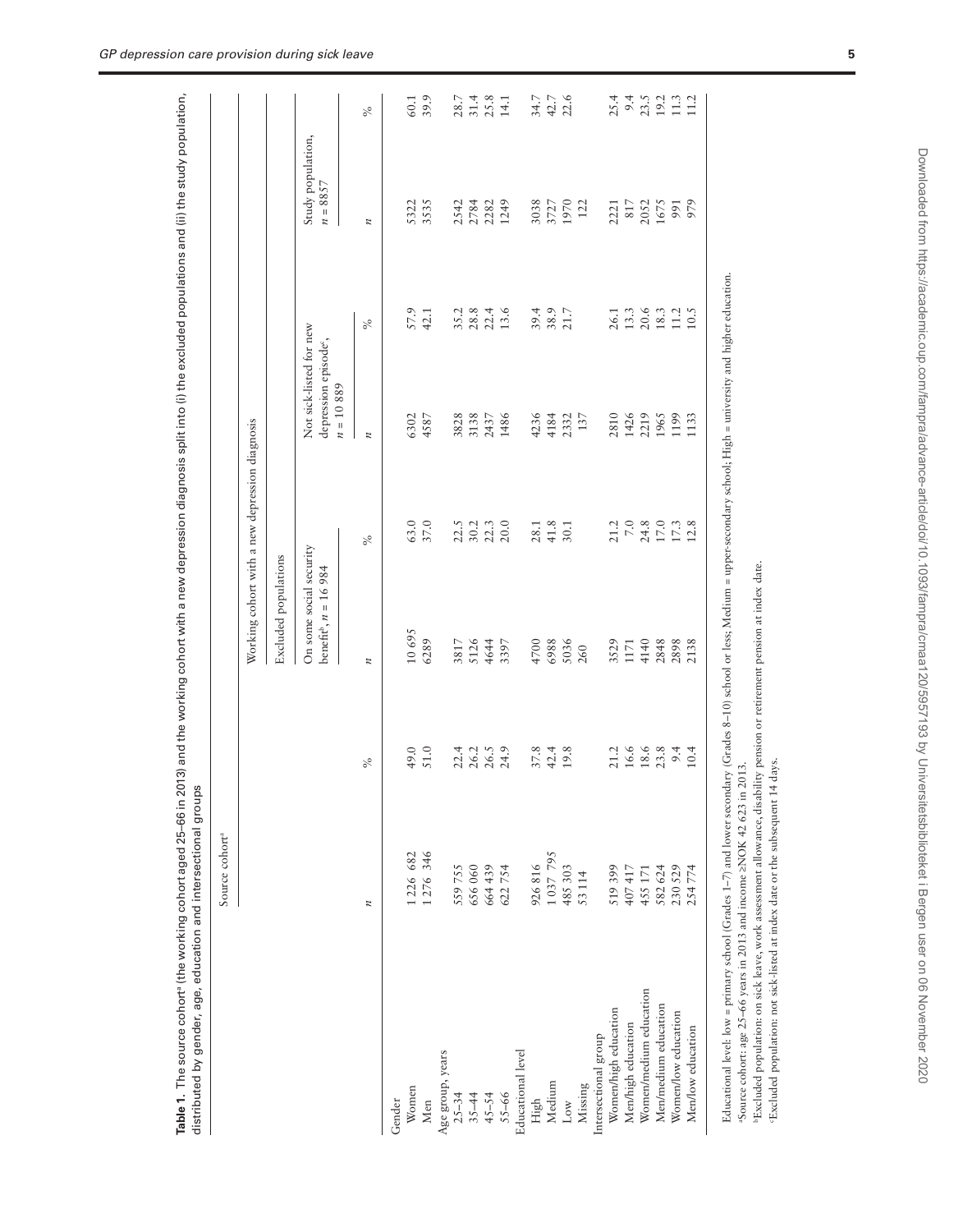|                        |             | Sick-listed period |      |                    |               |               |                                                   |                                                     |
|------------------------|-------------|--------------------|------|--------------------|---------------|---------------|---------------------------------------------------|-----------------------------------------------------|
|                        |             | Short (≤16 days)   |      | Long (17-365 days) |               |               | Transition to other so-<br>cial security benefits |                                                     |
| Intersectional group   | $n^{\rm a}$ |                    | $\%$ | n                  | $\frac{6}{6}$ | Mean (95% CI) |                                                   | ×                                                   |
|                        |             |                    |      |                    |               |               |                                                   |                                                     |
| Women/high education   | 2199        | 845                | 22.4 | 1318               | 28.0          | 124 (118-129) | 36                                                | 34.0                                                |
| Men/high education     |             | 372                | 9.9  | 423                | 9.0           | 120 (110-140) |                                                   |                                                     |
| Women/medium education | 2010        | 841                | 22.2 | 136                | 24.1          | 135 (128-142) |                                                   | $\begin{array}{c} 10.4 \\ 31.1 \\ 10.4 \end{array}$ |
| Men/medium education   | 1641        | 757                | 20.1 | 873                | 18.6          | 133 (125-140) |                                                   |                                                     |
| Women/low education    | 970         | 473                | 12.5 | 489                | 10.4          | 140 (130-160) |                                                   | $7.6$<br>6.5                                        |
| Men/low education      | 961         | 487                | 12.9 | 467                | 9.9           | 141 (130–152) |                                                   |                                                     |
| <b>Total</b>           | 8587        | 3775               | 100  | 4706               | 100           | 132           | 106                                               | $\overline{00}$                                     |

<span id="page-5-1"></span><sup>3</sup>270 patients were lacking information on education or censored during follow-up. a270 patients were lacking information on education or censored during follow-up.

| intersectional group   | Follow-up consultation(s) |                     | Depression medication |                     | Talking therapy |                     | Referral to secondary care |                     |
|------------------------|---------------------------|---------------------|-----------------------|---------------------|-----------------|---------------------|----------------------------|---------------------|
|                        | $n\binom{0}{0}$           | RR (95% CI)         | $n\binom{9}{6}$       | RR (95% CI)         | $n\binom{0}{0}$ | RR (95% CI)         | $n\binom{96}{6}$           | RR (95% CI)         |
| Women/high education   | (178(87.0)                | Reference           | 332(24.5)             | Reference           | 861 (63.6)      | Reference           | 266 (19.6)                 | Reference           |
| Aen/high education     | 369 (85.0)                | $.04(0.81 - 1.34)$  | 46(33.6)              | $.40(1.19 - 1.64)$  | 269 (62.0)      | $0.1(0.93 - 1.09)$  | 82(18.9)                   | $1.02(0.83 - 1.25)$ |
| Vomen/medium education | 994 (85.0)                | $.12(0.93 - 1.34)$  | 346 (29.6)            | $1.17(1.03 - 1.33)$ | 585 (58.6)      | $0.90(0.84 - 0.98)$ | (18(18.6)                  | $0.88(0.76 - 1.02)$ |
| Aen/medium education   | 769 (87.0)                | $0.98(0.80 - 1.20)$ | 12(35.3)              | $.43(1.26 - 1.63)$  | 539 (61.0)      | 0.96 (0.90-1.01     | .71(19.3)                  | $0.99(0.84 - 1.16)$ |
| Women/low education    | 423(85.1)                 | $(.22)(0.96-1.54)$  | 167(33.6)             | $.33(1.14 - 1.55)$  | 296 (59.6)      | $0.91(0.85 - 0.98)$ | 88 (21.1)                  | $0.83(0.68 - 1.02)$ |
| Men/low education      | 409 (86.3)                | $1.11(0.87 - 1.42)$ | (38, 0)               | $(.49(1.29-1.72))$  | (63.3)          | $0.97(0.90 - 1.04)$ | 00(15.5)                   | $0.990.82 - 1.25$   |

**Table 3.** Likelihooda of receiving GP depression careb during long-term sick leave (17–365 days) among patients with a new depression diagnosis in 2013, adjusted for age and number of sick

Table 3. Likelihood<sup>s</sup> of receiving GP depression care<sup>b</sup> during long-term sick leave (17–365 days) among patients with a new depression diagnosis in 2013, adjusted for age and number of sick

<span id="page-5-0"></span>Bold values represent statistically significant findings. Bold values represent statistically significant findings.

Educational level: low = primary school (Grades 1-7) and lower secondary school (Grades 8-10) or less, medium = upper-secondary school; high = university and higher education. Educational level: low = primary school (Grades 1–7) and lower secondary school (Grades 8–10) or less; medium = upper-secondary school; high = university and higher education. <sup>a</sup>Results from generalized linear model estimating RR. aResults from generalized linear model estimating RR.

bPatients may have received more than one GP initiative. bPatients may have received more than one GP initiative.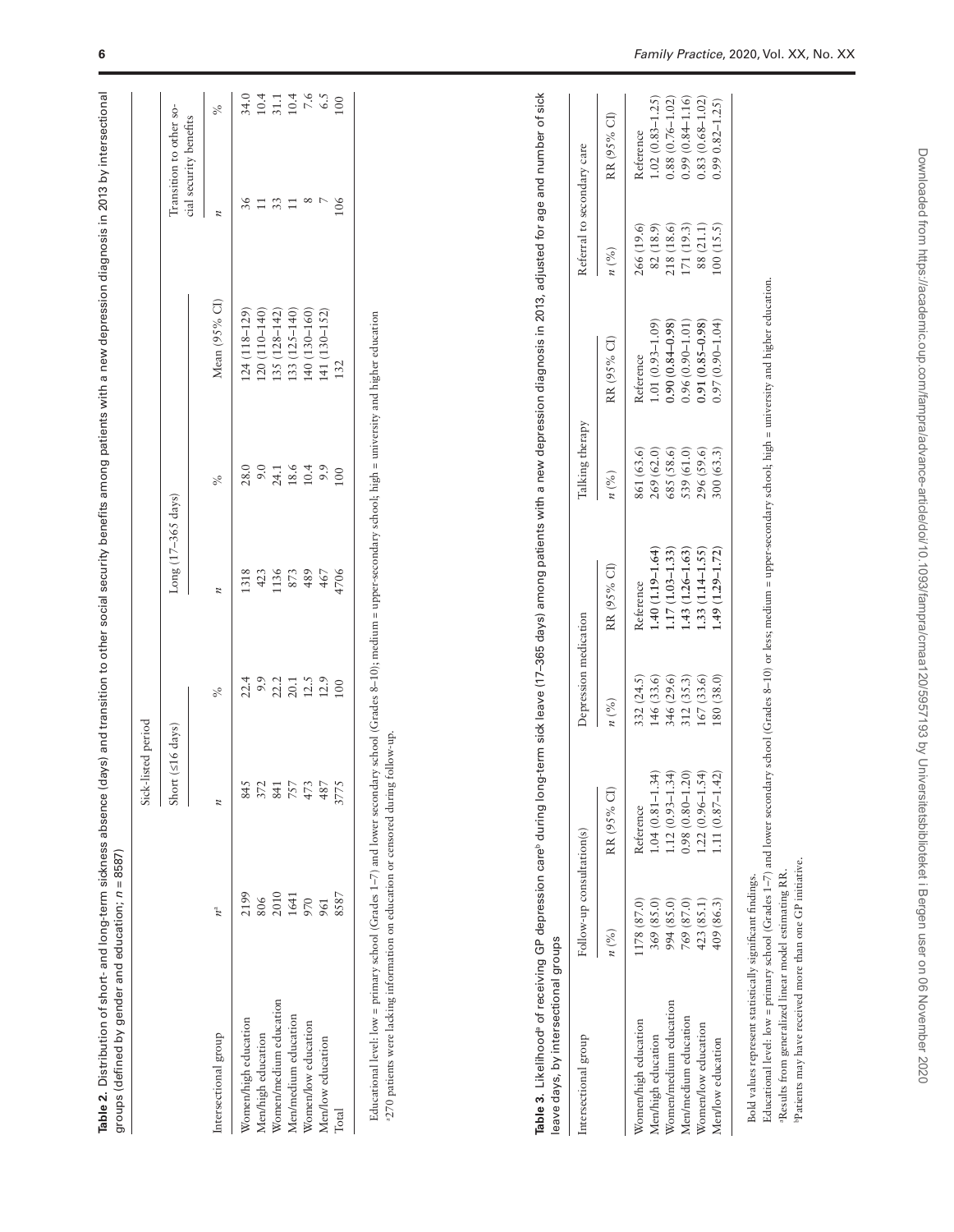lower educational level compared to those with higher. However, none of these studies focused on GP depression care, nor did they apply an intersectional approach.

#### **Medication**

Among long-term absentees, highly educated women were less likely to receive medication than all other intersectional groups. A Finnish registry study found less antidepressant use among lower-educated men compared to higher-educated men, whereas such differences were not evident among women ([16](#page-7-3)). However, Kivimäki *et al.* based their findings on drug prescription data with no diagnostic information included. These conflicting results could be due to differing study populations and measures of SES or to cross-national differences in access to treatment among disadvantaged inhabitants. Turning to gender differences, a Swedish registry-based study found that men had slightly higher odds of collecting prescribed antidepressants within the first 3 weeks of sick leave compared to women [\(30](#page-7-17)). These findings are partly consistent with ours and confirm that gender is an important variable in studies of drug treatment for depression. However, our findings point to the significance of not treating gender as the main line of division but combining gender with education.

#### **Other GP treatments**

GPs provided talking therapy to twice as many sick-listed patients as they gave medication. Psychological treatment being GPs' main tool in depression care is in line with national and international guidelines ([9](#page-6-8),[31](#page-7-18)). Most long-term absentees received talking therapy, although there was an educational gradient with highly educated women being more likely than other women to receive this treatment. Possibly, GPs offer talking therapy more seldom to those with low education because such treatment demands experience with analytical thinking and may represent a greater obstacle for lowereducated patients. Furthermore, we found no substantial differences across the intersectional patient groups in GPs' follow-up consultations and referral to secondary care. The latter finding may indicate homogeneity in severity across the intersectional groups as referral is related to more severe depression.

A high prevalence of depression requiring long-term sick leave but less antidepressant treatment among highly educated women found in this study raises the question whether they are undertreated or followed up insufficiently. However, our study design and data do not provide a basis for whether the given treatment was appropriate for the individual patient. GPs' choice of treatment may be influenced by patients' preferences. A Canadian study investigating patient preferences revealed that talking therapy was the preferred treatment mode among individuals with first depression episode, particularly among women and those with university degree, while men more often preferred drug treatment [\(32](#page-7-19)). Antidepressants may be perceived as having limited effectiveness and potential side effects, which may affect women's preferences of talking therapy. Therefore, GPs need to provide information on benefits and disadvantages to ensure equity in providing drug treatment to depressed patient based on clinical needs.

## **Conclusions**

The results of our study suggest that GPs deliver equitable depression care regarding consultations and referral for all intersectional groups, but differential care regarding drug treatment and talking therapy for highly educated women. Highly educated women stand

out as they receive less drug treatment and more talking therapy compared to other patient groups. These differences may reflect unwarranted variation in treatment that GPs needs to be aware of to prevent replicating inequity. Clinical studies need to further explore reasons for, and consequences of the observed variation across intersectional groups.

#### **Supplementary material**

Supplementary material is available at *Family Practice* online.

### **Acknowledgements**

We wish to thank Tatiana Fomina at Biostatistics and Data analysis core facility (BIOS) at the University of Bergen for help in facilitating data. We acknowledge Kristian Jansen for British English language editing.

#### **Declarations**

Funding: Norwegian Research Fund for General Practice (PhD grant to SR); Research Council of Norway (grant number 287884); NORCE Norwegian Research Centre, Research Unit for General Practice.

Ethical approval: Regional Committee for Medical and Health Research Ethics, REC West (2017/934). Norwegian Data Protection Authority (17/01372). Conflict of interest: The authors declare that they have no competing interests. Data availability: The data underlying this article were provided by the Norwegian Directorate of Health, the Norwegian Institute of Public Health, and Statistics Norway by permission. The data cannot be shared publicly due to restrictions by the Norwegian Data Protection Authority.

#### **References**

- <span id="page-6-0"></span>1. World Health Organization. *Depression and Other Common Mental Disorders. Global Health Estimates*. 2018.
- <span id="page-6-1"></span>2. Dicker D, Nguyen G, Abate D *et al*. Global, regional, and national age-sexspecific mortality and life expectancy, 1950–2017: a systematic analysis for the Global Burden of Disease Study 2017. *Lancet* 2018; **392**(10159**):** 1684–735.
- <span id="page-6-2"></span>3. Kringlen E, Torgersen S, Cramer V. A Norwegian psychiatric epidemiological study. *Am J Psychiatry* 2001; **158**(7**):** 1091–8.
- <span id="page-6-3"></span>4. World Health Organization. *Disease Burden by Cause, Age, Sex, by Country and Region, 2000–2015*. Geneva, Switzerland: World Health Organization; 2016.
- <span id="page-6-4"></span>5. Freeman A, Tyrovolas S, Koyanagi A *et al*. The role of socio-economic status in depression: results from the COURAGE (aging survey in Europe). *BMC Public Health* 2016; **16**(1**):** 1098.
- <span id="page-6-5"></span>6. Lorant V, Deliège D, Eaton W *et al*. Socioeconomic inequalities in depression: a meta-analysis. *Am J Epidemiol* 2003; **157**(2**):** 98–112.
- <span id="page-6-6"></span>7. Wang Y, Hunt K, Nazareth I, Freemantle N, Petersen I. Do men consult less than women? An analysis of routinely collected UK general practice data. *BMJ Open* 2013; **3**(8**):** e003320.
- <span id="page-6-7"></span>8. Mastekaasa A. The gender gap in sickness absence: long-term trends in eight European countries. *Eur J Public Health* 2014; **24**(4**):** 656–62.
- <span id="page-6-8"></span>9. Norwegian Board of Health. *Nasjonale Retningslinjer for Diagnostisering og Behandling av Voksne med Depresjon (IS-1561)*. Oslo, Norway: Norwegian Board of Health; 2009.
- <span id="page-6-9"></span>10. Alonso J, Angermeyer MC, Bernert S *et al*. Use of mental health services in Europe: results from the European Study of the Epidemiology of Mental Disorders (ESEMeD) project. *Acta Psychiatr Scand Suppl* 2004; (420**):** 47–54. doi:[10.1111/j.1600-0047.2004.00330.x.](https://doi.org/10.1111/j.1600-0047.2004.00330.x) PMID: 15128387.
- <span id="page-6-10"></span>11. NHS Health Scotland. *Talking Therapies Explained*. 2018. [https://www.](https://www.nhsinform.scot/healthy-living/mental-wellbeing/therapy-and-counselling/talking-therapies-explained) [nhsinform.scot/healthy-living/mental-wellbeing/therapy-and-counselling/](https://www.nhsinform.scot/healthy-living/mental-wellbeing/therapy-and-counselling/talking-therapies-explained) [talking-therapies-explained](https://www.nhsinform.scot/healthy-living/mental-wellbeing/therapy-and-counselling/talking-therapies-explained) (accessed on 8 June 2020).
- <span id="page-6-11"></span>12. Malt UF, Robak OH, Madsbu HP, Bakke O, Loeb M. The Norwegian naturalistic treatment study of depression in general practice (NORDEP)-I: randomised double blind study. *BMJ* 1999; **318**(7192**):** 1180–4.